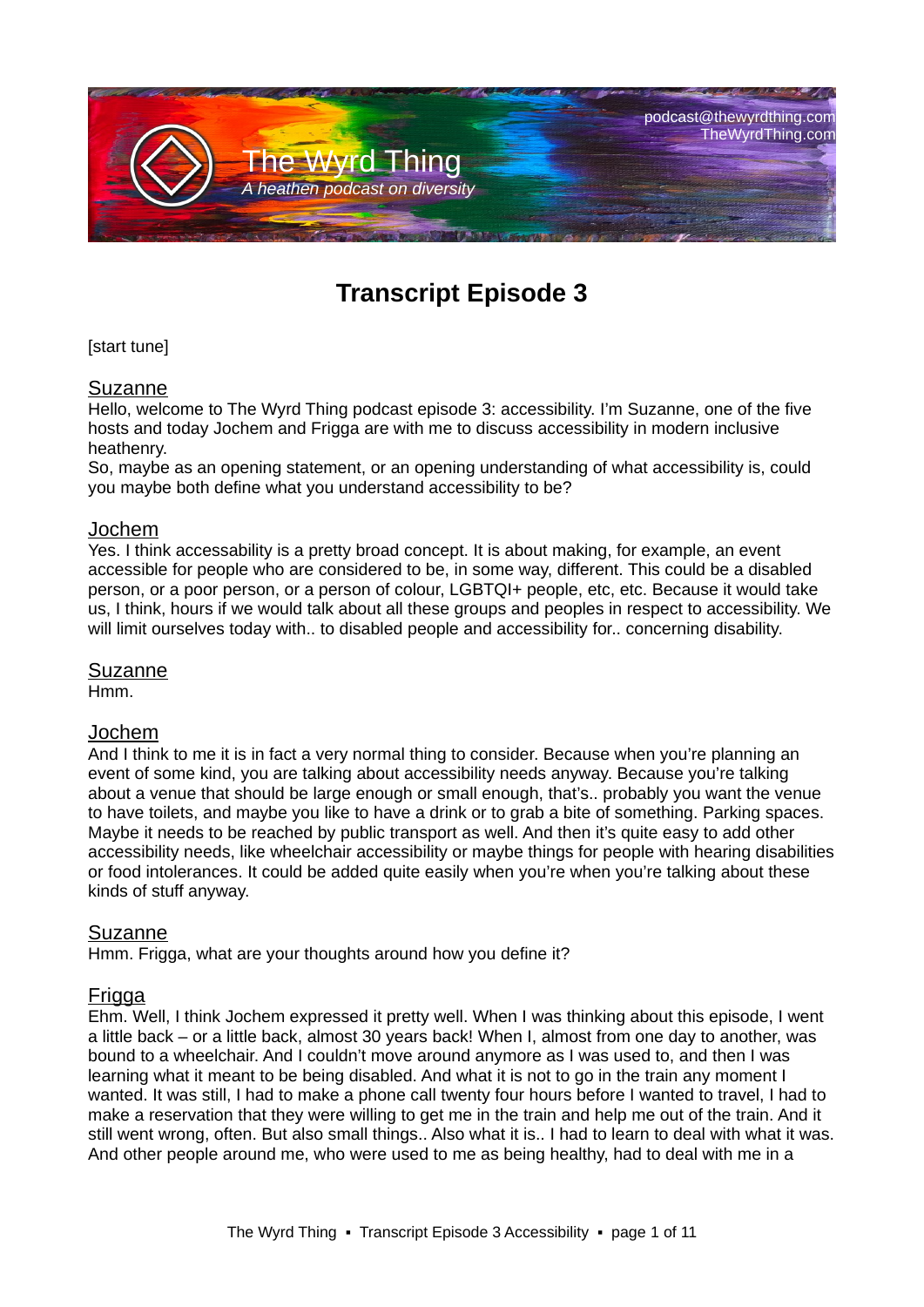

different way. Maybe I am a bit on a sidetrack, but this is what I have in my mind. My misty brains. Sometimes I go in all kind of directions, except the proper one.

So, I slowly learned what accessibility means. And I think the last couple of years, due to inclusivity, there is much more attention for it. But, as with many other things, as long as you don't have to deal with it or hardly deal with it, you're not aware of things. And you don't think about what it means to be accessable. So, I think, from both sides we have to learn. And too, as I always say, talk WITH people instead of ABOUT people. And I think that's what we want to achieve with this podcast in many ways. It's learning what it is. And as Jochem said, some things are very simple. And other things are.. You need to make it your own.

#### Suzanne

Yes. I like the point you raise there about it being a very individual experience of, you know, having to adjust to what it takes to then be able to do the things you want to be able to do.

#### Jochem

When I talk with people about accessibility, often people don't know what to do. It is only logical, I think, if you don't have any experience with it.

And I think.. it is good to make clear that there is no such thing as 100% accessability. Because all people with disabilities are different. And to make a clear example: what deaf people need, is what blind people exactly don't need, and the other way round. And so, there are a lot more examples of this. And I think, that is exactly why it is important to talk with people who want to attend an event about what they need.

Also, because a lot of the times when talking about accessibility people think "Oh, yah, we should have a ramp for wheelchair users." Which is a good thing and you do need that! But it isn't *all* you need. Ehm. Or not all you may need, because you don't need to have sign language interpreters if there are no sign language users present. So, you don't have to overdo it. On the other hand, if you organise a huge event for a lot of people, then it would be a good thing to have sign language interpreters anyway.

But if you just organise a smaller event, for  $-1$  don't know  $-20$  people, 15, maybe 100, then you probably will have a low budget as well, and then it's much more important just to talk to people who want to attend or who you would like to invite, about what they need on access needs. And then both you can negotiate what is.. what do people need? What can you offer? And how can you meet somewhere in the middle? I think.

#### Suzanne

To be able maybe, to open up that event. But, as you say, not having to look at sign language interpreters if that's something people find not useful.

#### Jochem

Exactly. Yeah, yeah, so, don't think *for* people what they need. Talk *with* people about what they really need.

Suzanne Hmm.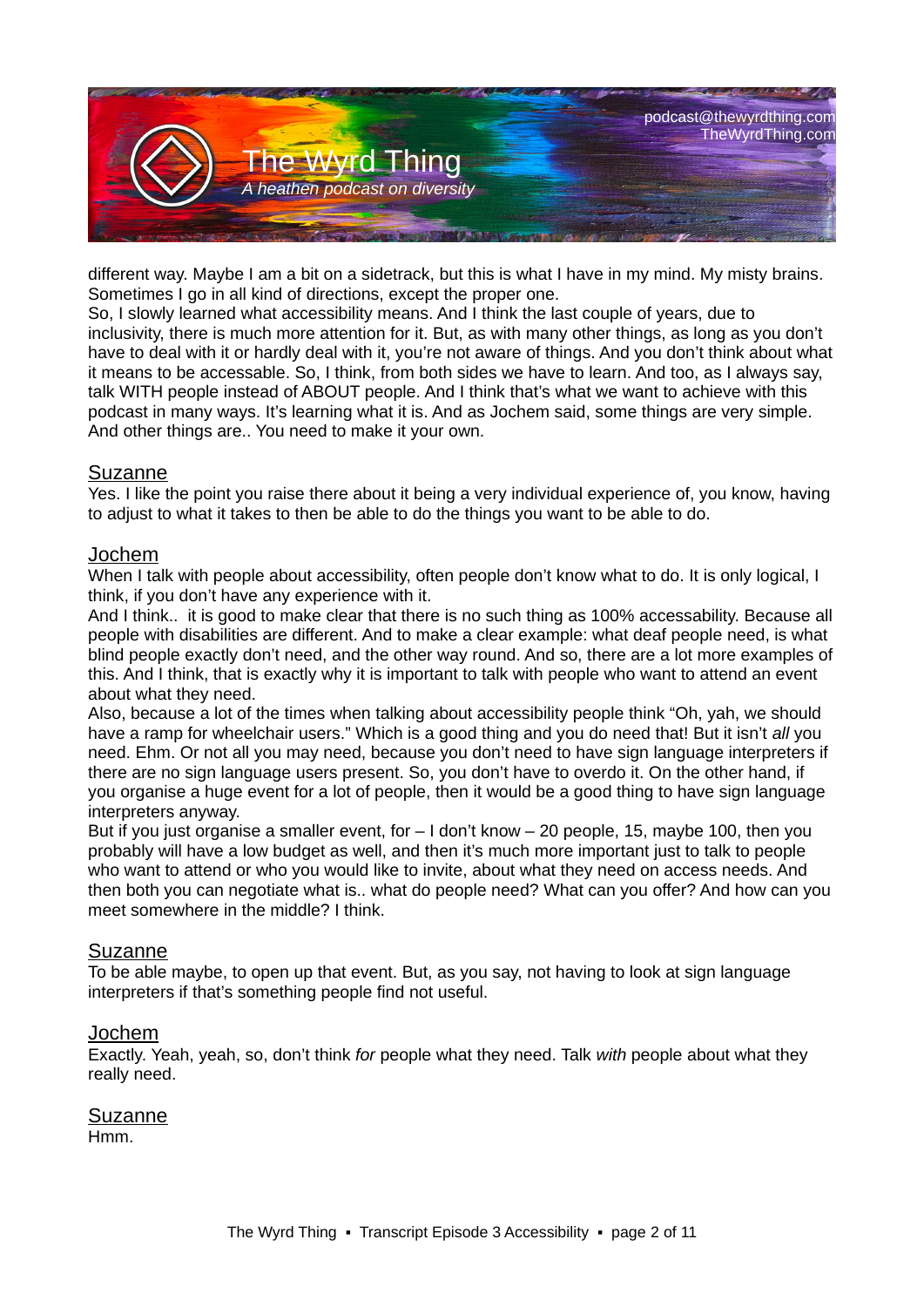

## Frigga

My motto's in life in general: don't think for people. If you want to do something for somebody else, then talk with the person or persons. Because only they can tell you what they want or need. Or.

#### Suzanne

Hmm. And then you'll value that individual. And say to them: yes, we want you at our festival, or yes we want you at our ritual, or we want you at that camp. How can we make that experience easier for you?

#### Jochem

Yes. And at the same time you're making it more easy for yourself as well. Because you don't have to assume what might be necessary.

I am using a wheelchair part time as well. So, if you organise an event, you might assume that I need a wheelchair accessible toilet. But in fact I don't, because I can walk as well. So, you would make it much easier for yourself if you ask me: What do you need?

#### **Suzanne**

And then being able to listen to that and understand what that kind of means. I know I have been to a pagan event a few years ago where they very happily provided disabled access toilets. And they went "Yes, we've got it! It's gonna be great. Please, come." And when we went to see the loo block the disabled access toilets was up a short set of stairs.

#### Jochem

Oh, no.

#### Suzanne

So, it wasn't on a flat access and it didn't have a wider door to be able to get somebody with a mobility aid or with a scooter or a wheelchair wouldn't have been able to get through the door. So yes, they technically had a loo that they marked as disabled, but it wasn't fixed for access. [laughs]

#### Jochem

Yeah.

#### **Frigga**

For me is important.. is that I know about the.. if talking about an event of more days where I also stay and sleep, that I know a bit about the building. Because then I can.. Because the same as Jochem, I partly need a wheelchair mobility scoot and partly I can walk. And I also learned that in various countries that what is said to be accessible can vary. And it makes, I mean, yeah, if.. I can remember one time in Germany. And on the website was the accessible logo – you know, the logo with the wheelchair. But when I got there, you know, you have there hills and mountains, so the entrance – I don't know if they called that the ground floor or the first floor – that level was accessible. But there was also a lower level, but there was no.. only a stair to the lower level. And on the lower level were all the rooms where the workshops and the lectures were.

#### **Suzanne**

Oh!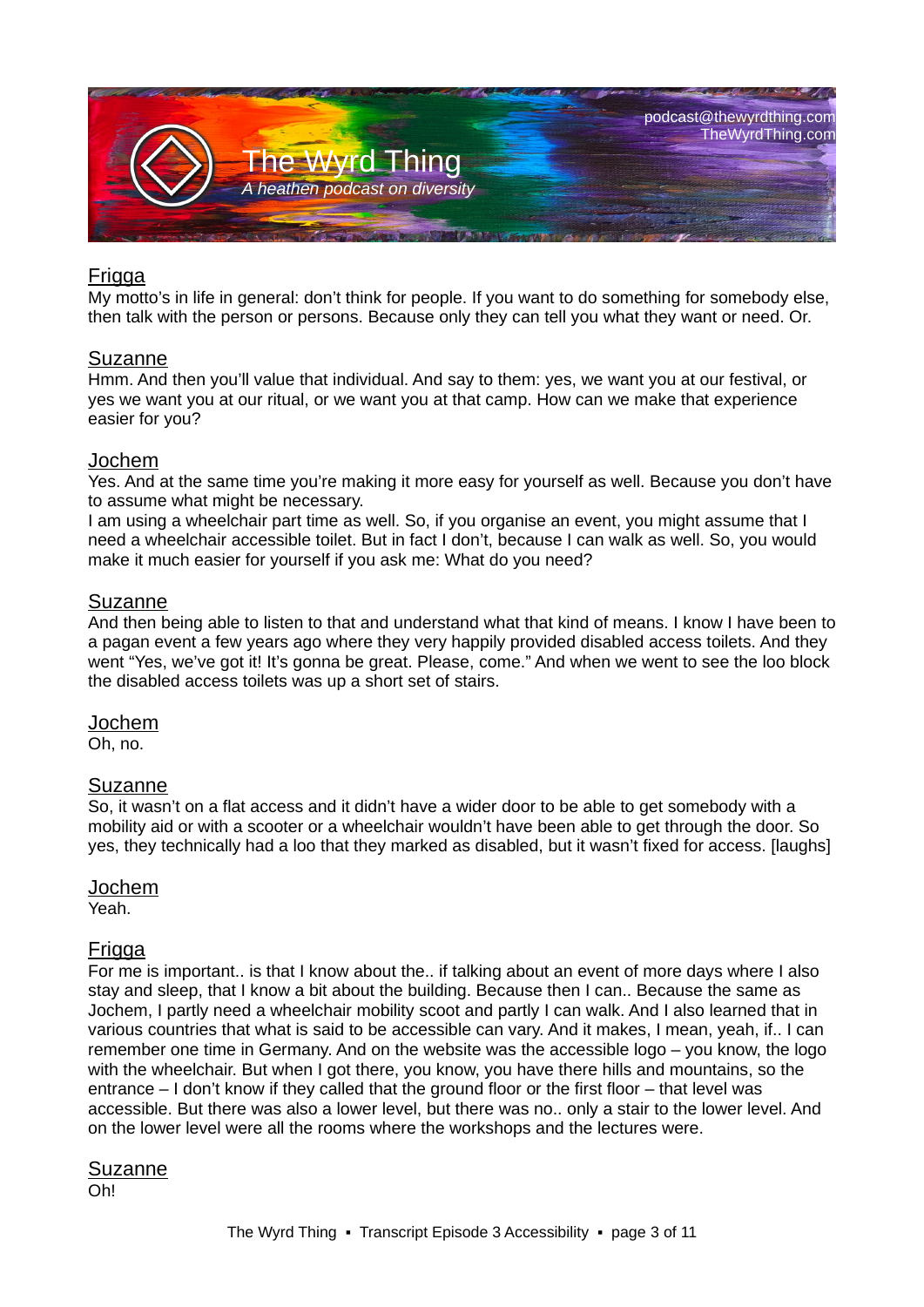

# **Frigga**

Which means that I had to walk down the stairs or completely around the building. And I rather would have known that in advance. Because then there is not that disappointment when you are there: "Oh! This is going to be way more tiresome than I expected."

## Suzanne

Hmm.

# Frigga

And that are simple things. Yah. Or put that in your advertisement or point maybe out somebody, for the event, who is in charge with all kinds of things about disability that you can ask that person. But yeah, I think a lot of the organisers will just say "Oh, but it is accessible!", because it is on the website, and they will *never* thought that, you know, the difference in levels. Without an elevator, to me the building is not accessible. Sometimes not the entire building is accessible. Of course, that can be. But if it is an event with a lot of workshops, then.. And the workshops are a level lower.. That was a bit.. But I had a fun week anyhow, but yeah.

# Jochem

And that's why I think people should be explicit about what is accessible. And explain, so "The main venue is wheelchair accessible, howeve the workshop rooms aren't." Or something. Or "You have to go outside around the building". Just be explicit.

# Frigga

I mean.. When I.. Nearly 30 years ago, it was only for a couple of years, that I really need a wheelchair for almost everything. Then I was still healthy and I could move around my own wheelchair. So, if I would go around, well, if it's nice weather – but if it's constantly raining, and you have to go around the building.. You know, that's all kind of things.. It would be nice if people take it into consideration.

And of course, as I said, if you never have to deal with it, you forget these things. And that is why again, and I wil repeat that over, and over, and over again, talk with us! [laughs] Because I'm still learning.

#### Suzanne

And maybe somebody's needs might change over time, or change day to day, about what they need to be able to access that.

#### Jochem

Oh, yes.

#### Suzanne

Yeah. Thinking about events where you're talking about, ones with workshops, and ones with ritual, or ceremony, or talks, not being accessible to you, or not as easy accessible to you. So, how much of an event if you have an event like that, or a big festival, or say a weekend, or a week long conference or something like that, how much of that event would you need to be accessible or to be recognised to.. for you to be able, or to want to, either to book a ticket or to be able to contact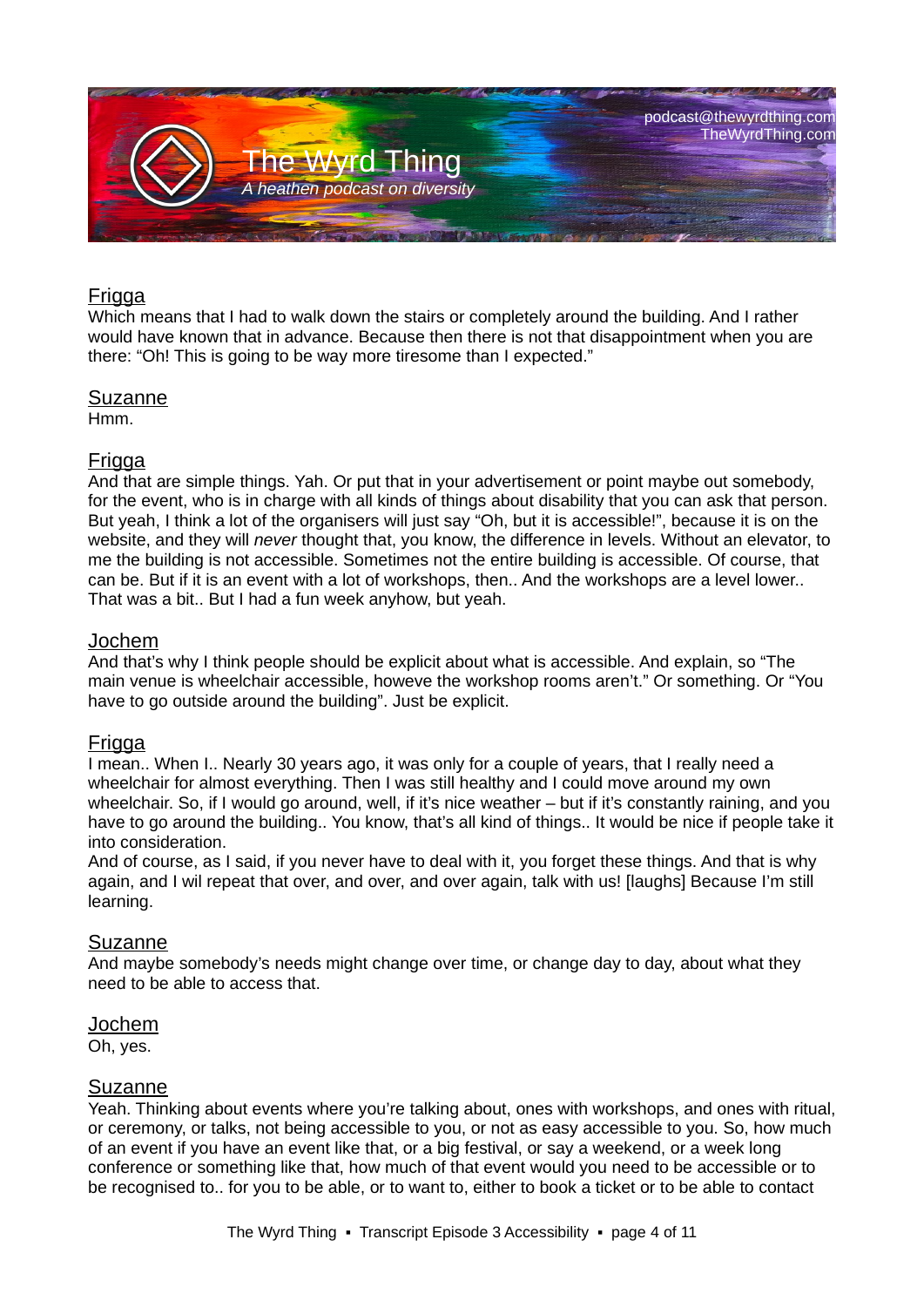

the organisers to say: Can you tell me a little bit more about the access to this particular room because there's a lecture there I *definitely* want to go to?

#### Jochem

Well, it's depending on the specific access need. And I have talked about my wheelchair and people often assume that is my biggest challenge. But when it comes to a day long or several days long events, my biggest need are my food [intolerances]. If I can't eat, I have a huge problem.

#### Suzanne

Hmm.

#### Jochem

And I am not able, and basically in fact not willing, to bring my own food, if I have a weekend long or a week long event. That would be silly. If food is included for everyone, it should be included for me as well. And of course I am more than willing to prepare some food, because I can understand that not all cookies or extra's are provided, and that isn't a problem. But the meals should take my dietary needs in consideration.

#### Suzanne

Hmm.

# Jochem

And I would like an organiser to be specific about the possibilities about that, on an event page. And so, if they are not able, or willing, or whatever.. If my dietary needs aren't met, I won't consider joining that event, because I am just not able to. So, my access needs are this basic that I don't come to content even, if my access needs aren't met.

#### Suzanne

Hmm.

# Frigga

The thing I look at are indeed the accessibility of the building, or the premises. And first I have to look at that: if it's possible for me.. What is possible for me? Because I need to be able to think in advance how I can get around things, because for me, it is.. I have Chronical Fatigue Syndrome – I don't like the word fatigue, because it's more being constantly exhausted and foggy brains. It's more than 'fatigue'. So I need to spread my energy. And that is one of the reasons why it is important for me to know things in advance. Because then I can have.. – How did say that? – Yeah, think about how I can deal with stuff and how I can do.. Yeah, sometimes I need to go and lay down a lot.. And so, that's the first.

And *then* I will look at what is the offer for.. What is the programme, and.. I mean, even when I was healthy, I wouldn't attend everything on the programme.

Suzanne Hmm.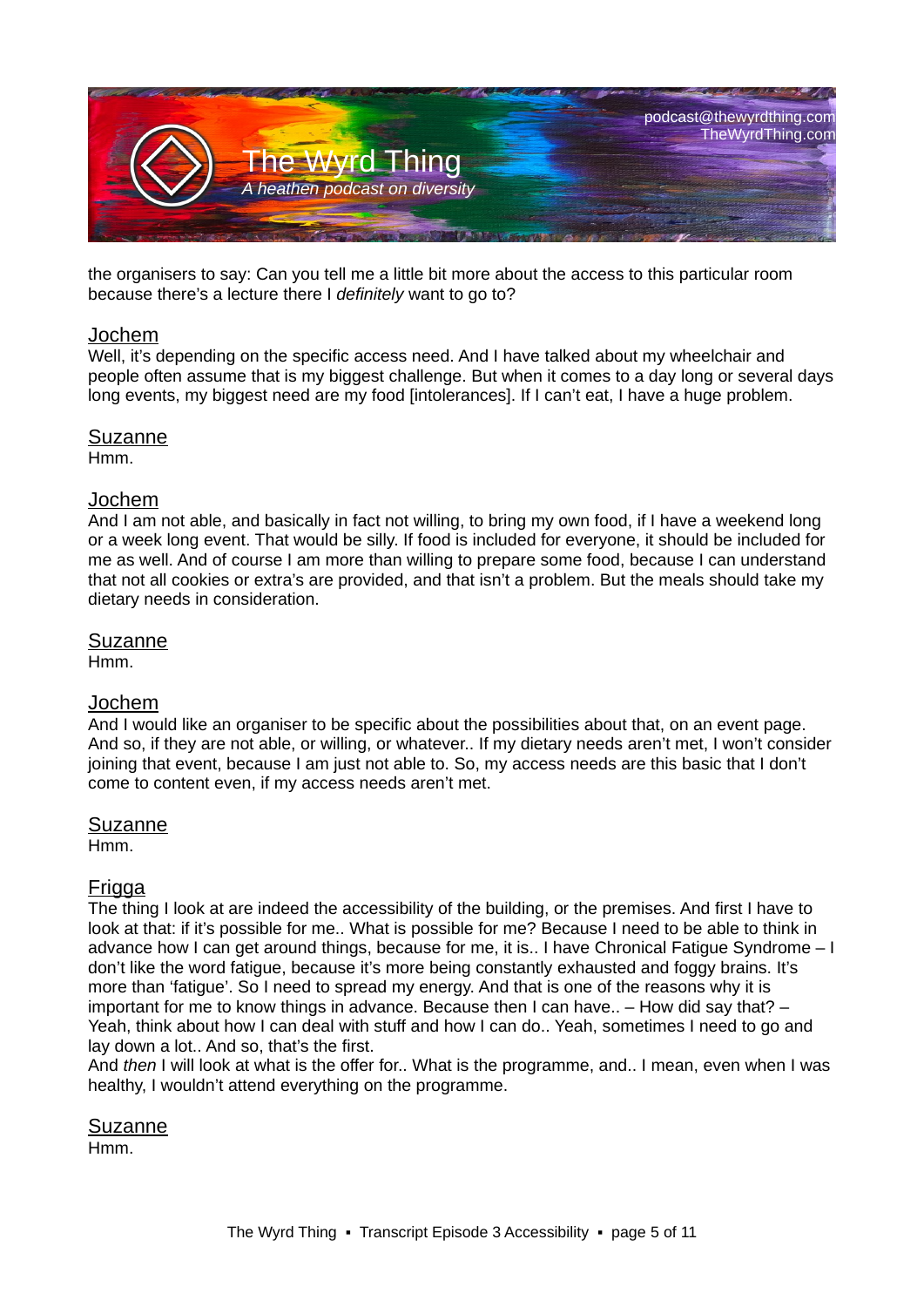

# **Frigga**

And to me, yah, the willingness of people – in this case we're talking about events, it's the organisers – is that they are open and willing to listen to people. And what Jochem said, you know, you find somewhere in the middle. And maybe that is not possible, but maybe some other things are possible.

And yeah, even then, if I would have in advance, you know, okay, I want to that lecture.. And they arranged a lecture in a room that is accessible for me, I don't have to walk up the stairs, maybe that day I can't go there, because I am too tired. So, that's always.. And then I, you know, you have this feeling guilt and all that kind of things. So, it's always searching.

#### Suzanne

Hmm.

## Frigga

It never will be easy.

## **Suzanne**

No. I can appreciate that with some of the big, like the big general pagan events, have been sort of 3 or 4 days. They often have items on the programme that are.. in fact they overlap. And that gives gives very little time for things like rest breaks. Or not being able to just step away, because it's too intense a social situation, and you need to just have that quiet space for half an hour, before you go back into a whole marquee full of people who are learning to drum, and it's very loud. And that cuts into your rest time and the time that you need just to recuperate to go to the next thing that you want to go to.

#### Jochem

And for me that is a thing that I am willing.. I would prefer if workshops would have a decent amount of time between them. So I can have a short rest, I can have a drink, a bit of food and wind down before I go to the next [workshop]. But I understand that isn't always possible. So, that is what I said: I am prepared to just skip a workshop and get my rest, while others are doing a second workshop. So, I have a bit of energy again for the third workshop.

#### Suzanne

Hmm.

#### Jochem

So, some things for me are really mandatory, because it's this basic access need that it has to be met, because I am not able to participate otherwise. And other stuff are not that mandatory, but it would be really nice if that would be provided.

#### Suzanne

Hmm.

#### Frigga

I am organising events myself. And already for a long time, I think that we often try to put wáy too much on the programme and way too much different things. And I think that there should way..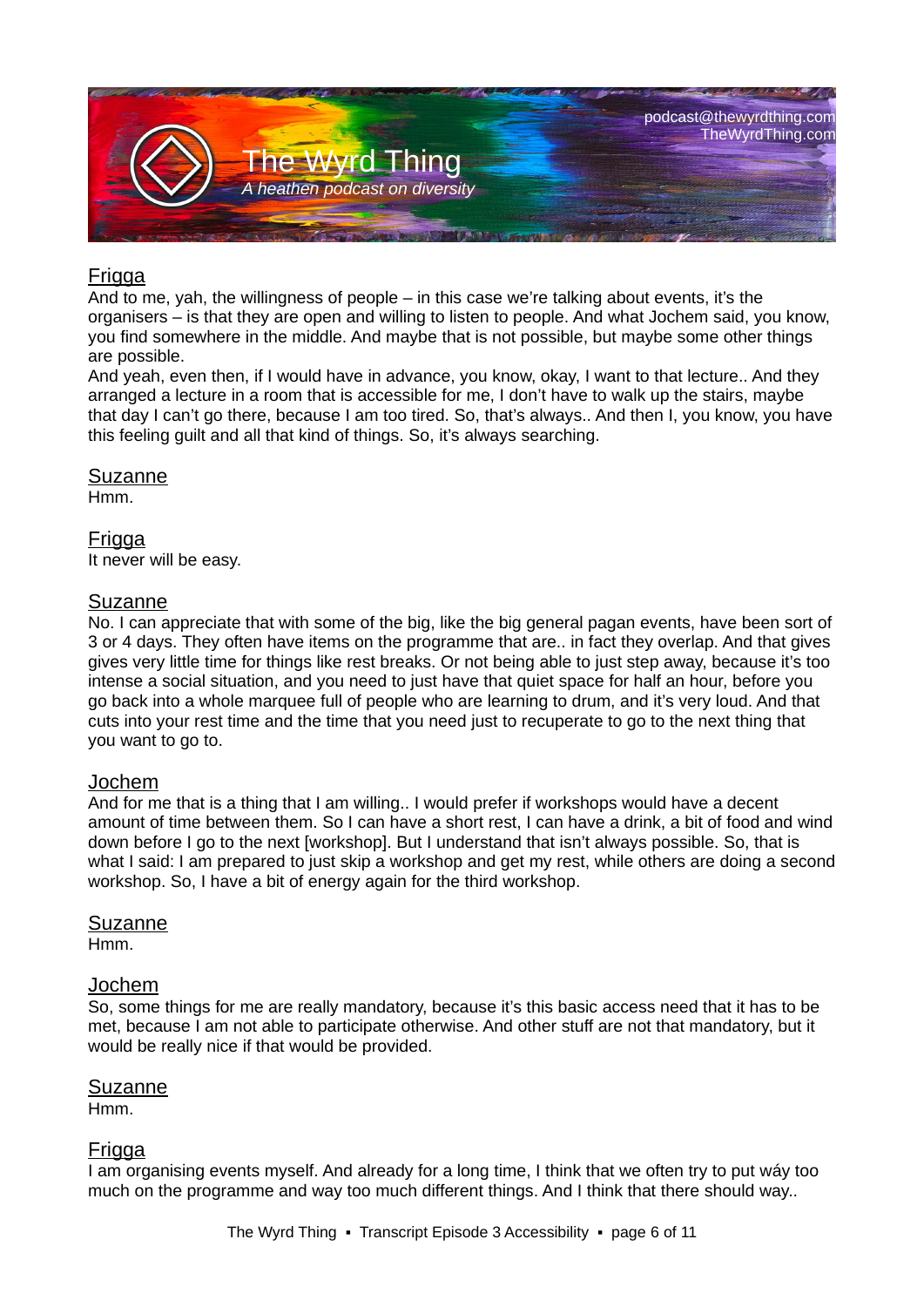

indeed what you said, Suzanne, should be more time in between workshops or lectures, a longer break for lunch, a longer break for evenings meals. So, there is also way more time to socialise. Because if you're only running from one workshop or lecture to another, you'll have hardly time to socialise. So I don't mind if I have to skip – yeah, sometimes I mind if I have to skip workshops, because I am just too exhausted. But often in front I like to look through the programme: okay, that one I like, that one I like, and I mostly choose only 1 or 2 a day. Besides the fact I have to mention I also often gave workshops myself, so I had to think about that as well. But yeah, slow down, relax, you're a weekend or a day away and why should we put it só full of everything.

## Suzanne

Hmm. And that sort of socialising time, that getting to know people in the community, getting to know other heathens is kind of at the heart of almost who we are as communities, and making those events accessible means that we get to be able to include more members of our community in what we do.

## Jochem

Yes, indeed.

## Suzanne

And so, yeah, maybe thinking about.. you were talking there, Frigga, about the fact that you've organised events and kept these accessibility things in mind, and given lectures at those events, and then going to other lectures as well. Giving sessions, giving workshops can be really tiring in itself. So, maybe, what are some of the things that organisers can be mindful of when they're planning events, right from sort of big, huge camping events or festivals, multi day festivals, down to maybe just even a kindred meeting in a particular space. What are some of the things organisers might want to look at being mindful of, to be able to open that event up to as many as possible?

# Frigga

I think we have been mentioning these things, already. Yeah, I'm thinking now a bit more in general – my mind is always spinning into all kinds of directions. I said before, these overcrowded programmes, and days or gatherings is – why we want that? That there is so much.. It's great, on one hand. But do we need to be entertained from 7 o'clock in the morning until 3 o'clock at night? That's something.. I mean..

[Jochem and Suzanne both laugh]

# **Frigga**

I think the entire world needs to slow down, not even within heathen circles, but it's something to think about. Just, you know, hanging around with each other, sitting.. And I think some people do that, on gatherings. They don't hardly go to any lectures or workshops, they may sit and talk. But I think that is something which could be more in our minds to think about.

# Jochem

Yeah. Maybe I could add: be clear about what you offer. Be clear about what do you organise, when, where, for whom, how, but also about costs and accessibility. And use a contact, that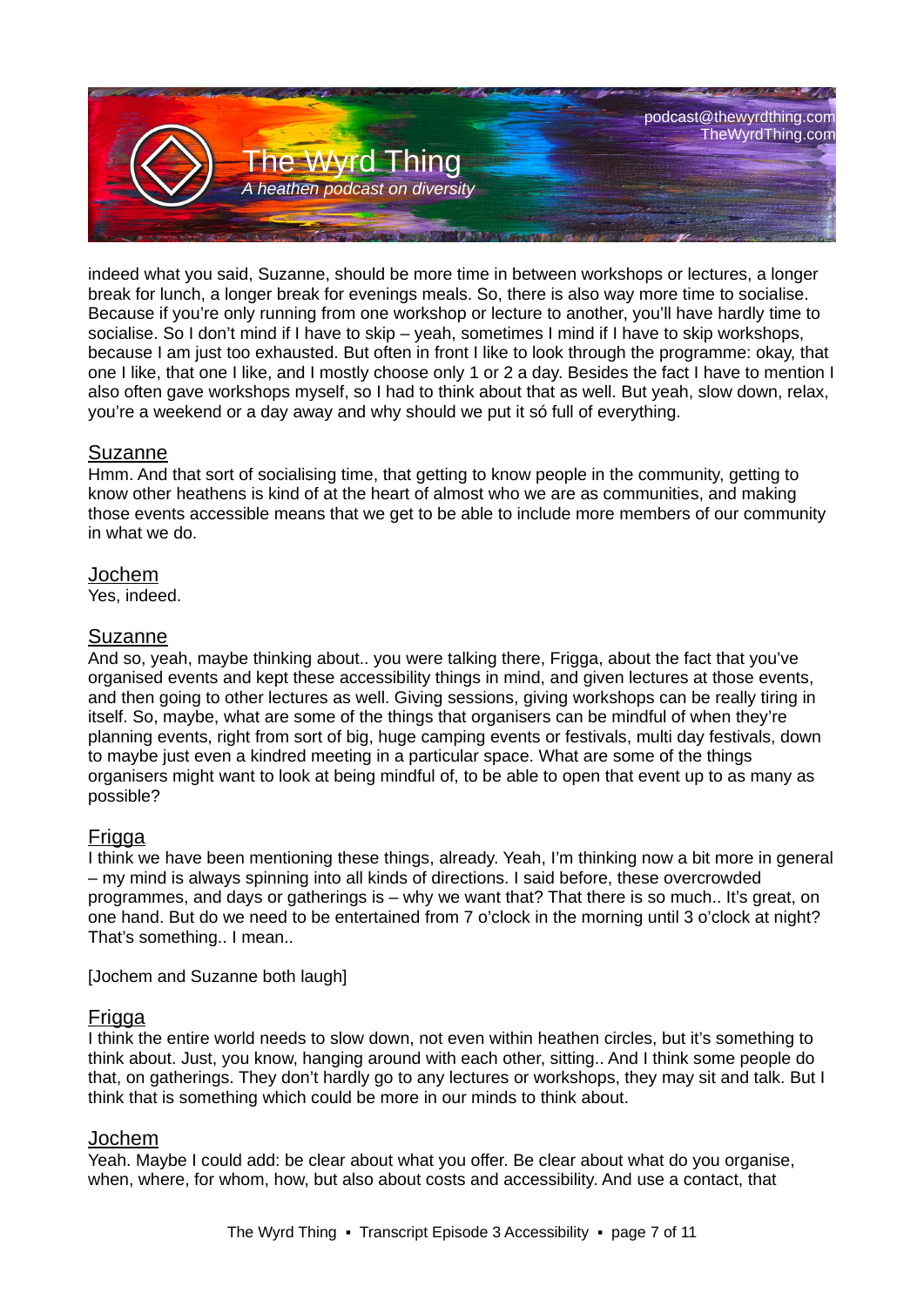

people.. or a contact person, that people can contact, if they have questions on any of those issues. So people know what they can expect. And know that if they have questions, that it is okay to contact. So you show that it isn't weird if people would like to contact you about access needs. Because a lot of people are so used to an inaccessible world, that if you don't mention any information about accessibility, people will assume it isn't accessible.

And not all people are activists, like Frigga and me. So, not everyone is willing – or has the energy left to – again, contact people about "this is what I need, can you meet those needs?"

#### Suzanne

Hmm. Yah. I think that's a really important point, that if you are organising something, even if it is just a kindred meetup, if you're not putting on there "we can adapt this or we can provide accessibility"..

## Jochem

Exactly.

#### Suzanne

...Then, yeah, you're right, people will assume that it's not. You'll lose those members of the community.

# Jochem

Exactly. And I have talked to people about accessibility and provided workshops on the issue. And I am surprised that a lot of people, a lot of organisers of events, think that accessibility is very, very expensive, or it is a huge burden for organisers to make an event accessible. And on the contrary, often it is just a matter of thinking about it and doing it. And it is, a lot of the time, the little details that make an event accessible, or not. Like we said, just mention one or two lines on your website about accessibility. Or just mention: "If you have any concerns about accessibility, please contact us". And then.. that is where accessibility starts.

# Frigga

And then.. What you say, just a few lines on the website, or the flyer. That means that I am visible, and that I am there. And that already makes a lot of difference. You feel way more being part of it. And you feel way more welcome.

#### Suzanne

You feel valued as an individual for the whole of who you are.

**Frigga** Yah.

Jochem Exactly.

#### Suzanne

And not just the part that is heathen and wants to go to a ritual, but would find that challenging.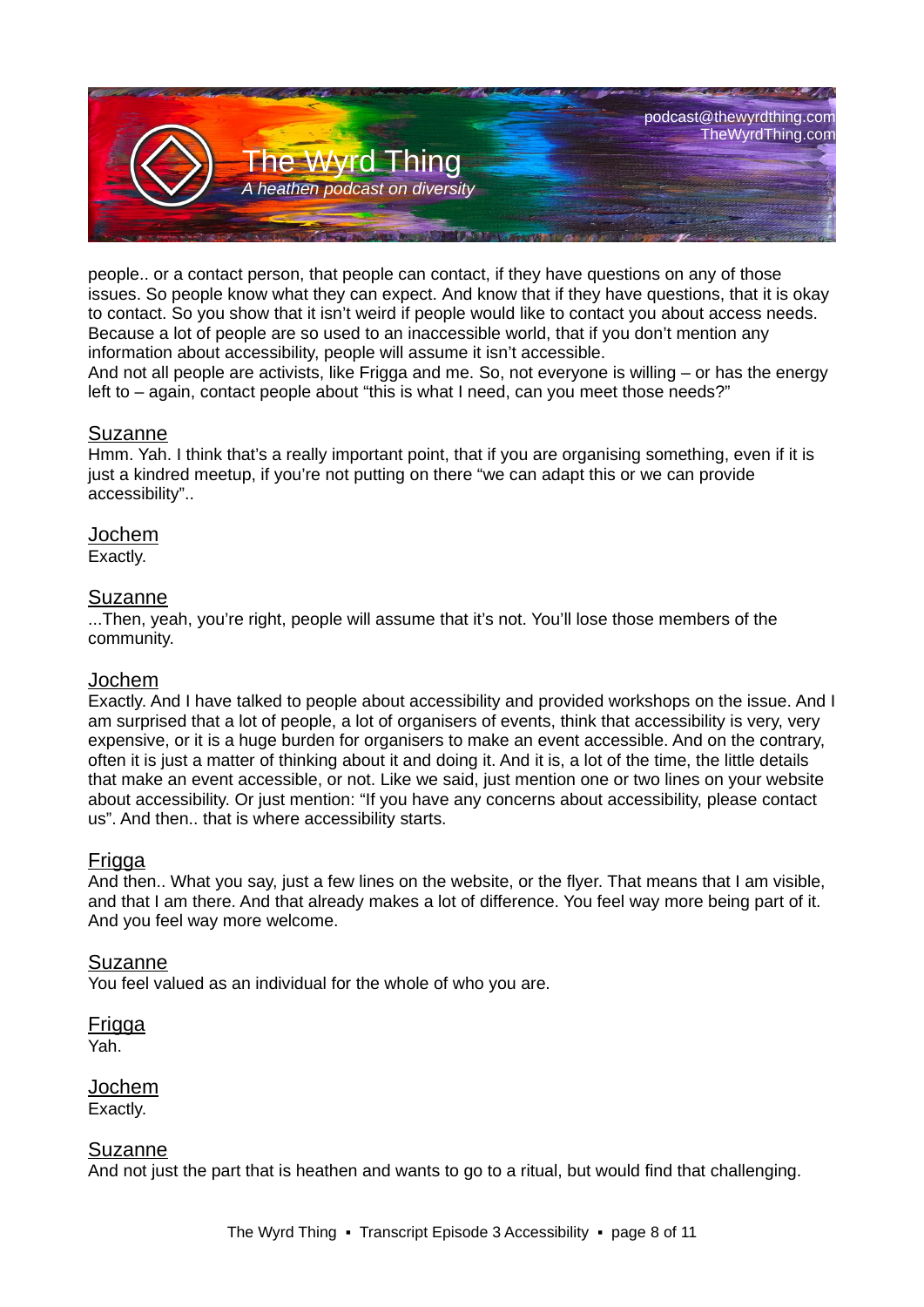

## Jochem

Yes. And the interesting thing is that a lot of the accessability needs of people with disabilities are beneficial for everyone. Like Frigga said about having a good programme and having rests between parts.. different parts of the programme is beneficial for everyone. And I have an attack of brainfog as well, because I thought about a second thing and it's completely vanished. So, maybe it pops back at some time.

## Frigga

That's so familiar! [laughs] I was still a bit nervous and felt unsecure about making a podcast, because I have that a lot of the times. And I think these are things too, to talk about, about accessability, you know, giving people time.

No, what I wanted to say – because I have partly.. my fog was suddenly taking over – is the invisible, and then you get the neurodiversity. But also to me, and partly to you, Jochem, as well, because if you're not in your wheelchair, people can't see anything about.. the outside that I have special needs. And I can remember from long ago that I had so many remarks: But you can't see anything! I really had.. I'ld wish I had a broken leg, you know, nine times broken with all these pins. It's just visible on the outside that there is something wrong and that I can't walk. And this disbelieve, and all kinds of things, makes it sometimes só hard, and makes you só small. And I also think, yah, partly a lot of things changed, but that still is.. But you can't.. it's likewise for me.. I can't see if a person is deaf or I can't see if a person has autism, or anything else, and due to that special needs. And how do you deal with that?

And you mentioned activism, I'm more an activism about climate than on this level – or maybe more than I think. I was reading about how to deal with disabled people and people with special needs, within actions. You know, when you rise up and go out in the streets. And a lot of that I find on the internet as well. And one of the things they come up with is that you wear buttons. In specific colours, so that people can, or at least some people, you know, see on that way if you are deaf or if you are.. whatever. And some people like that (the same as I), and some people no, because then you have to make visible that you have special needs. So, there's all.. kind of things to think about how do you deal with it, how.. Because I have it too, part of me.. when I go to a meeting it feels great that people don't know that I have a chronical fatigue, don't know I am disabled. And on the other hand it can be.. I wished they knew, because then they would pay little more attention to it, and stuff. So, there's always this..

#### Suzanne

Yeah, and thinking about disabilities that maybe aren't as easily visible. For example, for somebody who has hearing loss on one side, it may be as simple as, if you are doing ritual, to stand them on a particular side of the main speaker. So that they can hear what is going on. And for somebody who has, maybe, needs something in large print. If they're coming to a two day festival, to have that programme in bold or in larger print, so they can have their own copy. And they're not asking someone else to read it for them, but they can have an independence about when and where they read that, and when and where.. what things they can decide they want to access.

# Jochem

Oh yes, that reminds me that a lot of the time people say "Oh, but I can do this and this, no problem at all". And that really is very kind, but then I am lacking the thing.. then I am still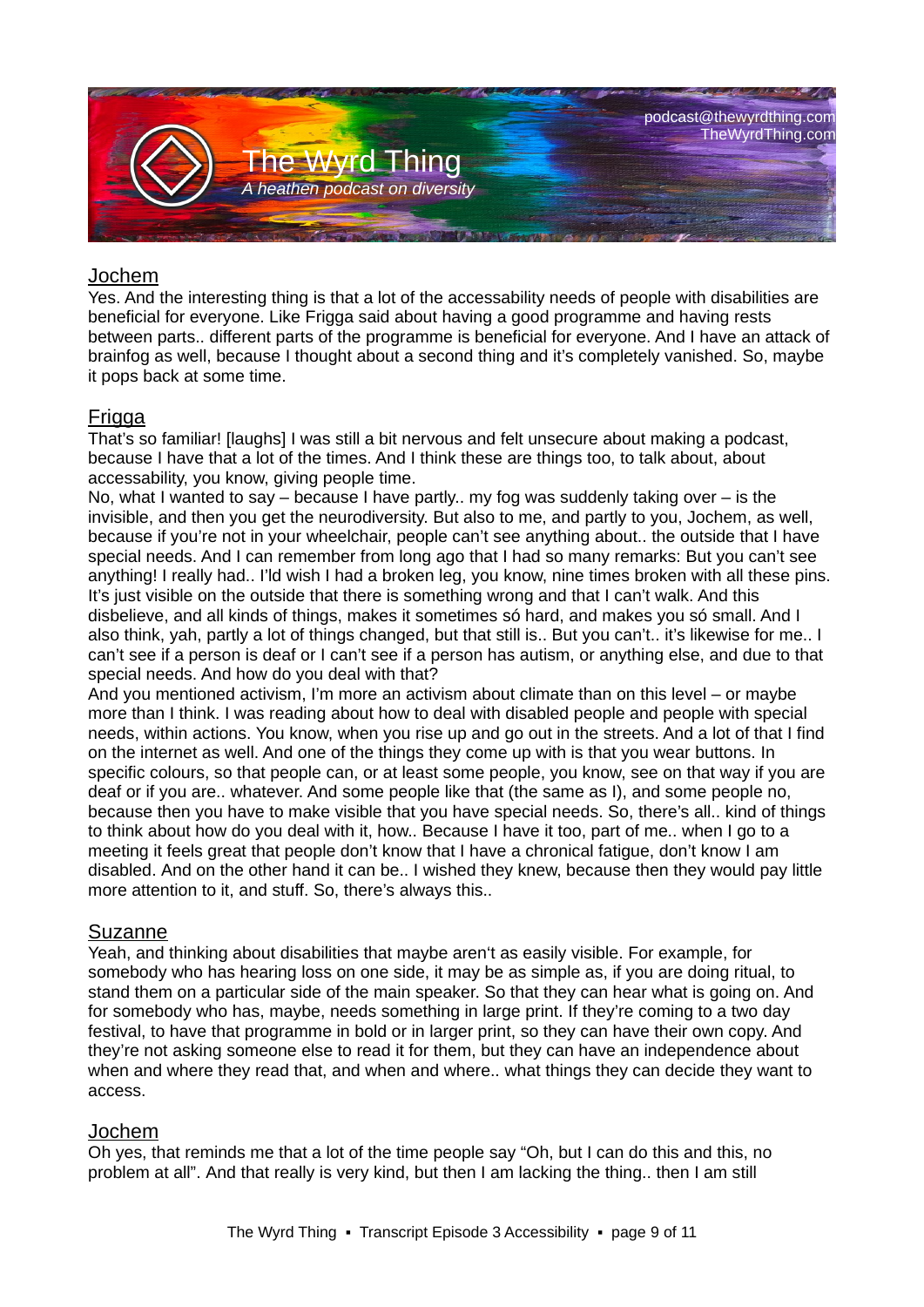

dependant. So that is exactly what you said, Suzanne, I like to have my autonomy. Because in daily life, I am dependant on all kind of services, and other people, and stuff, that annoys me a lot of the time. So when I go to an heathen event, or a pagan event, I like to do myself what I am able to do myself. And when I want to, and not when it is convenient for another person to assist me. So, it would be great if people could understand that.

## Suzanne

And maybe give people the choice.

#### Jochem

Yah! Because other people.. in the example you gave about large print. Maybe some short sighted people like to be read, and other people with low vision may prefer larger texts. It also is personal. I like to wheel my wheelchair myself, but other people may prefer to be pushed by other people.

#### **Suzanne**

Hmm. So we circle back to that point that we touched on at the beginning that accessability, people's experiences of their own disabilities are very, very personal. And what one person may need in accessibility, another one may not find that as helpful and may need another adjustment making.

# Jochem

Yah, exactly.

# Suzanne

Yeah. I think that's a really good way to sort of circling back to where we started at the beginning. Perhaps, this is a good way to sort of coming to a close of this episode about maybe organisers looking to talk to people and treating them as individuals. And not assuming that accessibility means providing a ramp, and nothing else. "Well, we're accessible, we've provided a ramp!" Well, that's good, but it might not be adaptable to everybody's access needs. [laughs]

Jochem [laughs] Yah, exactly.

#### Suzanne

So I would like to thank you both for making some excellent points, and discussing accessability on this episode with me. And our next episode of The Wyrd Thing will be looking at the intersection of gender in heathen faith, and looking at how that intersection happens, what kind of things effect. If you want to look us up online, you can find us at TheWyrdThing.com, and on Facebook, Instagram and Twitter @TheWyrdThing. So, please join us all next time, for the next episode. Bye!

Frigga Bye.

Jochem Bye